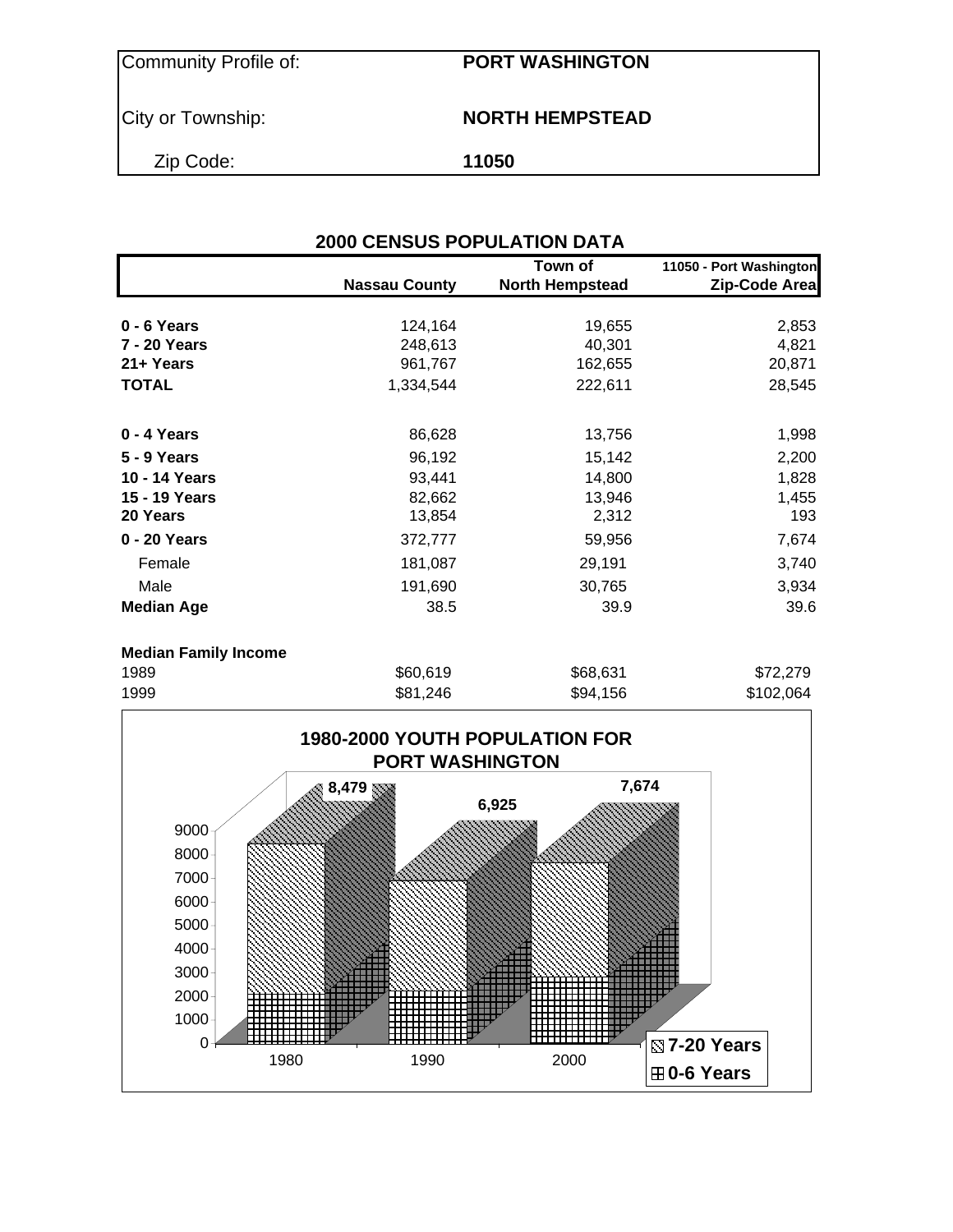|                          | <b>Nassau County</b> | <b>Town of</b><br>North<br><b>Hempstead</b> | 11050 - Port Washington<br>Zip-Code Area |  |
|--------------------------|----------------------|---------------------------------------------|------------------------------------------|--|
|                          |                      |                                             |                                          |  |
| $\overline{0}$ - 6 Years | 118,978              | 17,596                                      | 2,568                                    |  |
| l7 - 20 Years            | 231,792              | 36,149                                      | 5,816                                    |  |
| 21+ Years                | 978,505              | 162,384                                     | 20,032                                   |  |
| <b>TOTAL</b>             | 1,329,275            | 216,129                                     | 28,415                                   |  |
| $\vert$ 0 - 4 Years      | 83,639               | 12,094                                      | 1,800                                    |  |
| 5 - 9 Years              | 90,106               | 15,703                                      | 1,782                                    |  |
| 10 - 14 Years            | 82,042               | 11,594                                      | 2,097                                    |  |
| 15 - 19 Years            | 79,040               | 11,882                                      | 2,299                                    |  |
| 20 Years                 | 15,943               | 2,472                                       | 406                                      |  |
| $0 - 20$ Years           | 350,770              | 53,744                                      | 8,383                                    |  |

# **2000 POPULATION PROJECTION DATA**

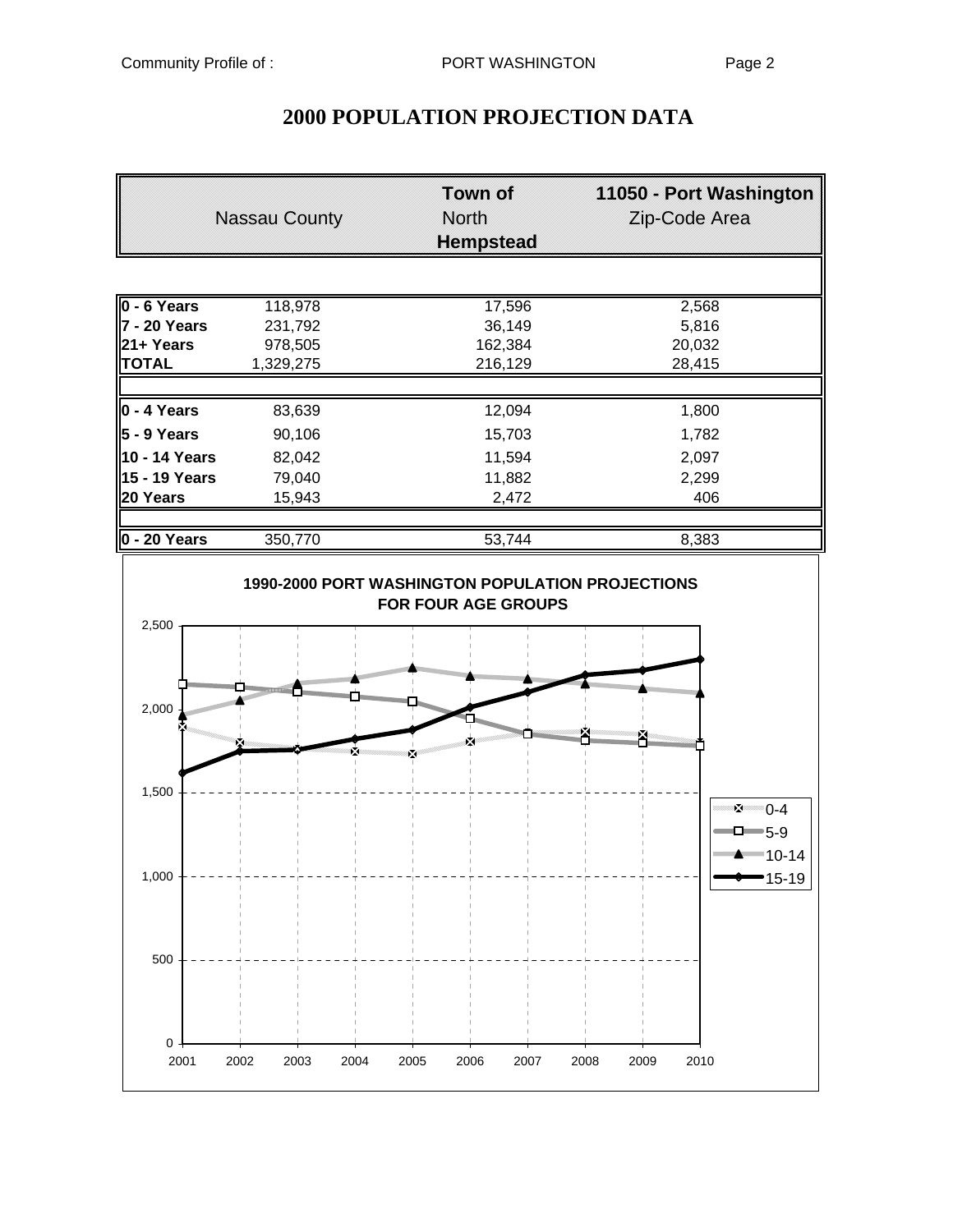# **TEMPORARY ASSISTANCE TO NEEDY FAMILIES (Formerly AFDC) (NUMBER OF INDIVIDUALS)** Town of 16-20 y Year Nassau County North Hempstead Zip-Code Area 1985 15,963 1,560 104 1986 15,337 1,468 93 1987 13,321 1,309 78 1988 12,410 1,314 80 1989 11,950 1,192 69 1990 12,607 1,294 89 1991 15,317 1,546 104 1992 16,528 1,674 128 1993 20,129 2,080 141 1994 20,622 2,207 172 1995 20,229 2,281 170 1996 17,800 1,960 137 1997 14,940 1,681 106 1998 12,706 1,397 73 1999 10,825 1,138 66 **1987-1999 PORT WASHINGTON, NASSAU COUNTY AND TOWN OF NORTH HEMPSTEAD AFDC RATES PER 1000 RESIDENTS** 16.00 14.00 12.00 Rate Per 1,000 **Rate Per 1,0002002年** 10.00 8.00 6.00 4.00 2.00  $0.00 -$ <sup>1987</sup> <sup>1988</sup> <sup>1989</sup> <sup>1990</sup> <sup>1991</sup> <sup>1992</sup> <sup>1993</sup> <sup>1994</sup> <sup>1995</sup> <sup>1996</sup> <sup>1997</sup> <sup>1998</sup> <sup>1999</sup>  $\blacksquare$  **Nassau County ■ North Hempstead Town □ 16-20 y**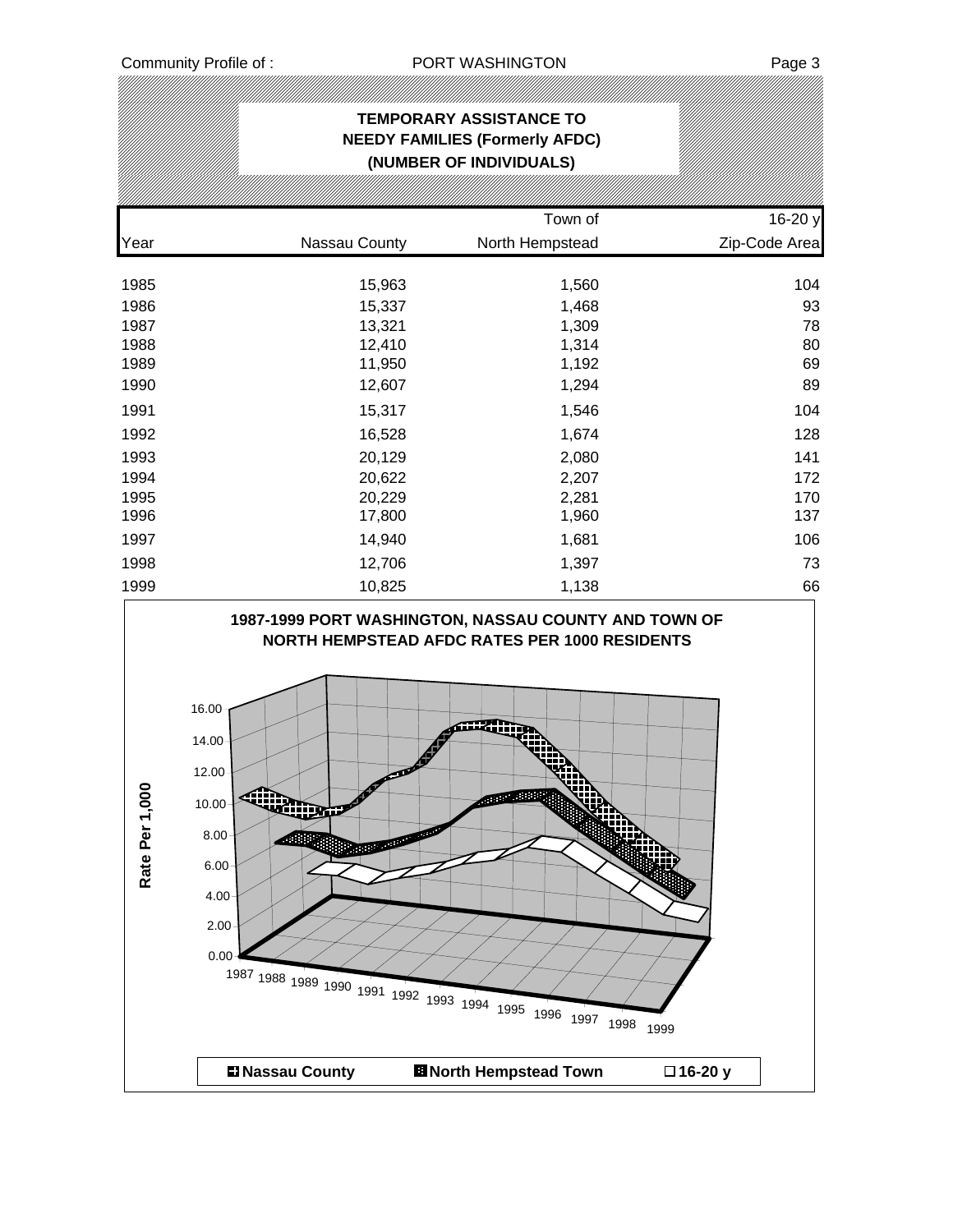#### **11050 ZIP-CODE AREA RESIDENT YOUTH OFFENSES**

|      |                | 7-15 Years Old     |               |                         |
|------|----------------|--------------------|---------------|-------------------------|
|      |                | <b>Station</b>     | Subjects of   |                         |
| Year | <b>Arrests</b> | <b>Adjustments</b> | Investigation | <b>Totals</b>           |
| 1990 | 19             | 105                | 0             | 124                     |
| 1991 | 38             | 98                 | 4             | 140                     |
| 1992 | 53             | 138                | 0             | 191                     |
| 1993 | 75             | 105                | 9             | 187                     |
| 1994 | 41             | 42                 | 8             | 91                      |
| 1995 | 31             | 60                 | 9             | 100                     |
| 1996 | 42             | 40                 | 8             | 90                      |
| 1997 | 25             | 52                 | 12            | 89                      |
|      |                |                    |               |                         |
|      |                | 16-20 Years Old    |               |                         |
|      |                | Subjects of        |               | <b>All Ages</b>         |
| Year | <b>Arrests</b> | Investigation      | <b>Totals</b> | <b>Total Incidents*</b> |
| 1990 | 29             | 8                  | 37            |                         |
| 1991 | 37             | 14                 | 51            | 161<br>192              |
| 1992 | 36             | 22                 | 58            |                         |
| 1993 | 23             | 24                 | 47            | 249<br>236              |
| 1994 | 37             | 14                 | 51            |                         |
| 1995 | 32             | 27                 | 59            |                         |
| 1996 | 32             | 25                 | 57            | 142<br>159<br>151       |



\* Total incidents include arrests, station adjustments and subjects of investigation for 1988-1995. Youth offense data does not include data on convictions following from some of these arrests.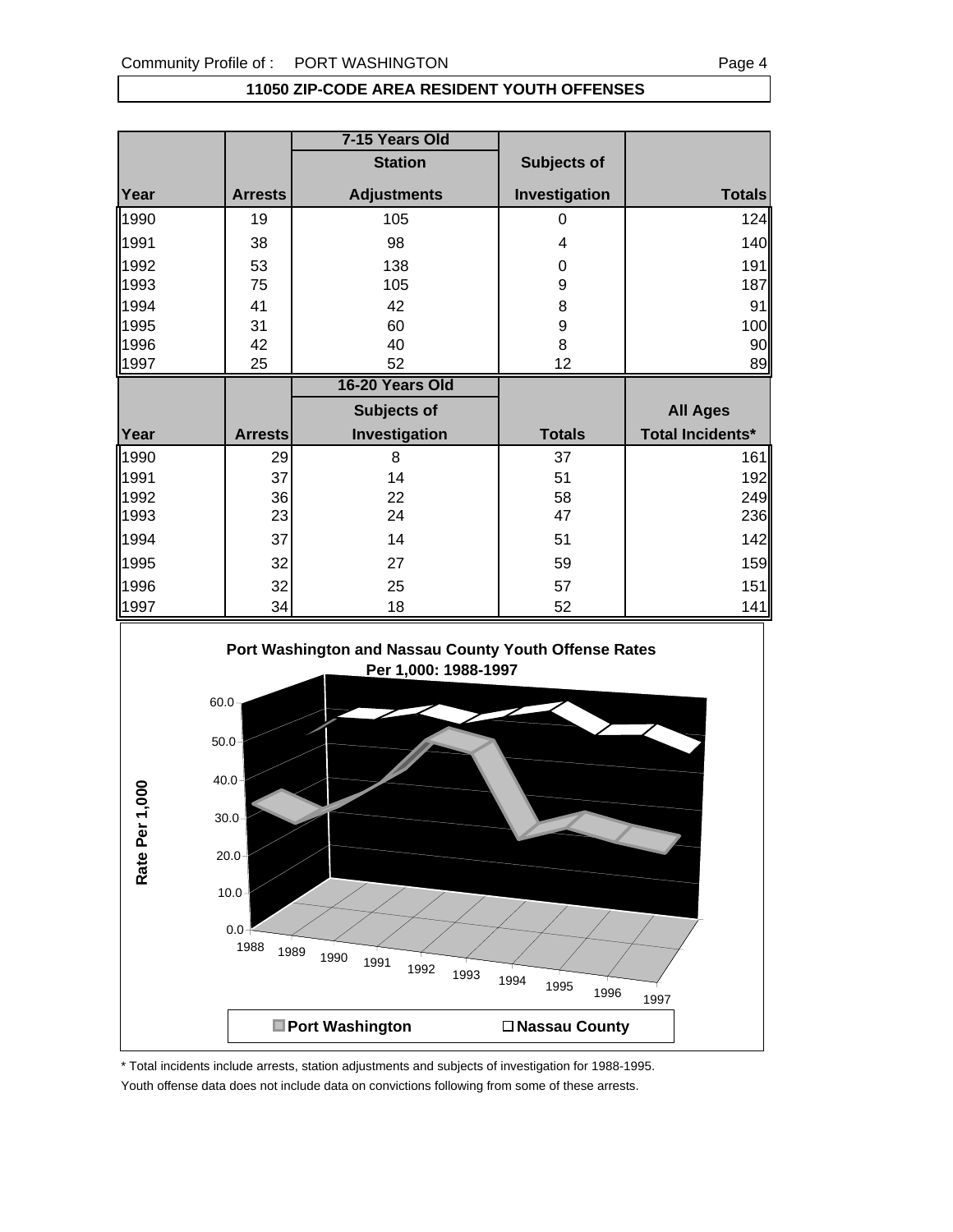Community Profile of : PORT WASHINGTON Page 5

|                |             | <b>11050 ZIP-CODE AREA RESIDENT YOUTH OFFENSES</b>                |                                             |                       |              |                                     |              |              |
|----------------|-------------|-------------------------------------------------------------------|---------------------------------------------|-----------------------|--------------|-------------------------------------|--------------|--------------|
|                |             | Youth Offense Rate Per 1000 Resident Youth                        | <b>For Combined Offense Types and Total</b> |                       |              |                                     |              |              |
|                |             |                                                                   |                                             |                       |              |                                     |              |              |
|                | Drug &      | Violent &                                                         |                                             |                       |              | <b>Criminal</b>                     |              |              |
| Year           |             | Alcohol Threatening                                               | Property                                    | <b>Status</b>         | <b>Theft</b> | Nonconf                             | Other        | Total        |
| 1990           | 2.6         | 2.6                                                               | 7.9                                         | 6.2                   | 11.7         | 1.7                                 | 1.3          | 34.3         |
| 1991           | 4.6         | 5.9                                                               | 13.7                                        | 3.0<br>5.1            | 8.7<br>14.1  | 3.5                                 | 2.0<br>1.9   | 41.6         |
| 1992<br>1993   | 4.1<br>1.7  | 8.3<br>8.6                                                        | 13.3<br>11.4                                | 9.7                   | 14.9         | 6.4<br>1.5                          | 3.0          | 53.2<br>50.9 |
| 1994           | 1.3         | 5.2                                                               | 3.2                                         | 6.4                   | 10.1         | 0.6                                 | 3.7          | 30.5         |
| 1995           | 6.7         | 4.3                                                               | 4.8                                         | 4.6                   | 9.6          | 1.1                                 | 3.5          | 34.5         |
| 1996           | 6.6         | 3.8                                                               | 3.6                                         | 4.5                   | 9.4          | 0.9                                 | 3.4          | 32.2         |
| 1997           | 2.4         | 3.9                                                               | 3.0                                         | 6.3                   | 8.3          | 4.1                                 | 2.6          | 30.7         |
|                |             |                                                                   |                                             | <b>Youth Offenses</b> |              |                                     |              |              |
|                |             |                                                                   | <b>For Combined Offense Types and Total</b> |                       |              |                                     |              |              |
|                | Drug &      | Violent &                                                         |                                             |                       |              | <b>Criminal</b>                     |              |              |
| Year           |             | <b>Alcohol Threatening</b>                                        | <b>Property</b>                             | <b>Status</b>         | <b>Theft</b> | <b>Nonconf</b>                      | <b>Other</b> | <b>Total</b> |
| 1990           | 12          | 12                                                                | 37                                          | 29                    | 55           | $\overline{\bf 8}$                  | 6            | 161          |
| 1991           | 21          | 27                                                                | 63                                          | 14                    | 40           | 16                                  | 9            | 192          |
| 1992           | 19          | 39                                                                | 62                                          | 24                    | 66           | 30                                  | 9            | 249          |
| 1993           | 8           | 40                                                                | 53                                          | 45                    | 69           | 7                                   | 14           | 236          |
| 1994           | 6           | 24                                                                | 15                                          | 30                    | 47           | 3                                   | 17           | 142          |
| 1995<br>1996   | 31<br>31    | 20<br>18                                                          | 22<br>17                                    | 21<br>21              | 44<br>44     | 5<br>4                              | 16<br>16     | 159<br>151   |
| 1997           | 11          | 18                                                                | 14                                          | 29                    | 38           | 19                                  | 12           | 141          |
|                |             |                                                                   |                                             |                       |              |                                     |              |              |
|                |             | 1990-1997 Violent & Threatening, and Drug & Alcohol Youth Offense |                                             |                       |              |                                     |              |              |
|                | 16.0        |                                                                   | Rates in Port Washington and Nassau County  |                       |              |                                     |              |              |
|                |             |                                                                   |                                             |                       |              |                                     |              |              |
|                | 14.0        |                                                                   |                                             |                       |              |                                     |              |              |
|                | 12.0        |                                                                   |                                             |                       |              |                                     |              |              |
|                | 10.0        |                                                                   |                                             |                       |              |                                     |              |              |
|                |             |                                                                   |                                             |                       |              |                                     |              |              |
|                | 8.0         |                                                                   |                                             |                       |              |                                     |              |              |
| Rate Per 1,000 | 6.0         |                                                                   |                                             | f                     |              |                                     |              |              |
|                | 4.0         |                                                                   |                                             |                       |              |                                     |              |              |
|                | 2.0         |                                                                   |                                             |                       |              |                                     |              |              |
|                |             |                                                                   |                                             |                       |              |                                     |              |              |
|                | 0.0<br>1990 | 1991<br>1992                                                      | 1993                                        | 1994                  |              | 1995<br>1996                        |              | 1997         |
|                |             | —⊠— Nassau County Alc/Drug /k                                     |                                             |                       |              | -D-Nassau County Violent/Threat/k   |              |              |
|                |             | <b>-X</b> -Port Washington Alc/Drug/k                             |                                             |                       |              | -D-Port Washington Violent/Threat/k |              |              |
|                |             |                                                                   |                                             |                       |              |                                     |              |              |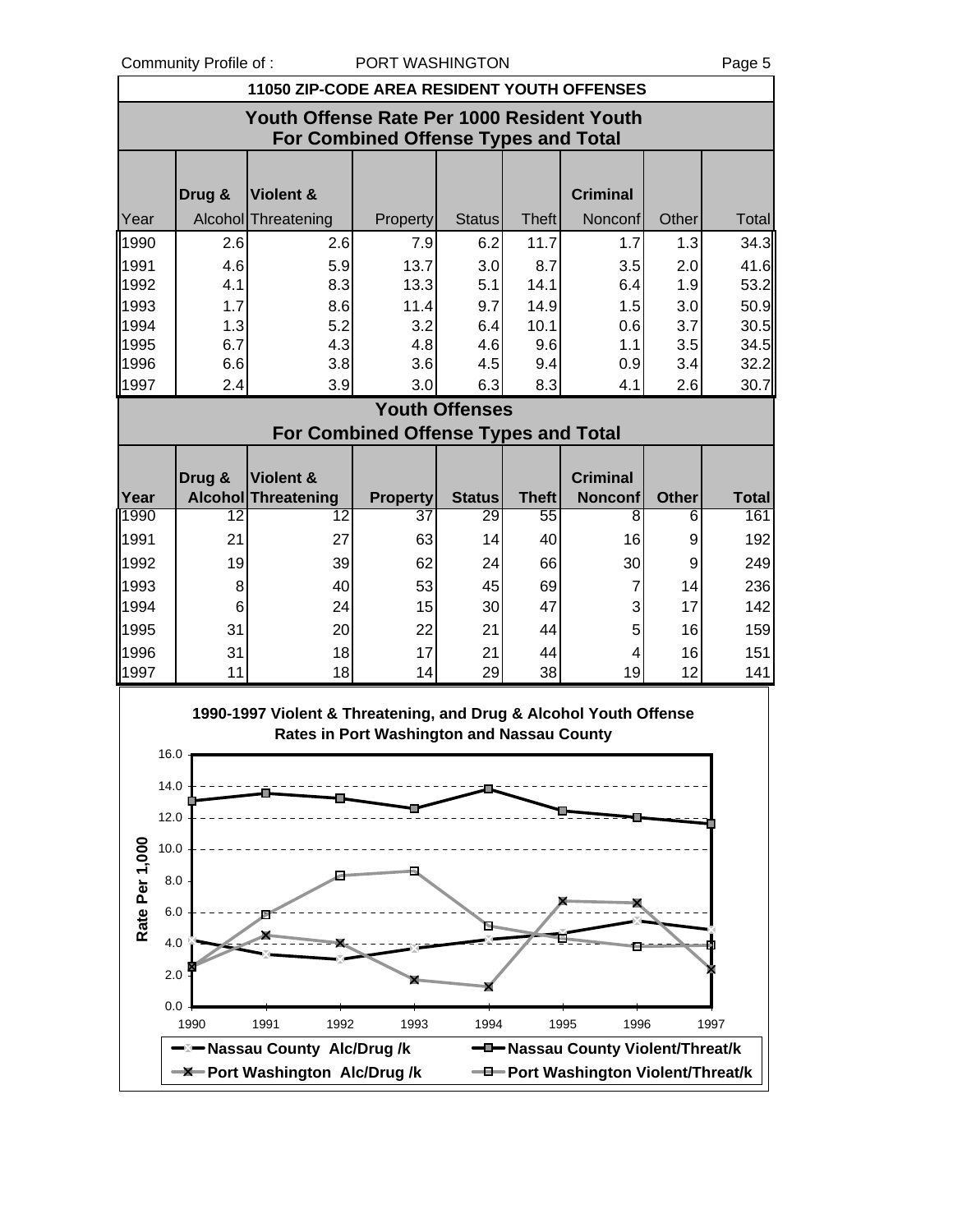

"Other" Communites Include: Garden City, New Cassel, Massapequa, Mineola, New Hyde Pk, Roslyn, Westbury, Syosset. Each community comprises less than 5% of all offenses committed by Port Washington youth.



 "Other" Communities Include: Freeport, Massapequa, Roslyn and Inwood. Each community comprises less than 2% of all youth offenses in Port Washington.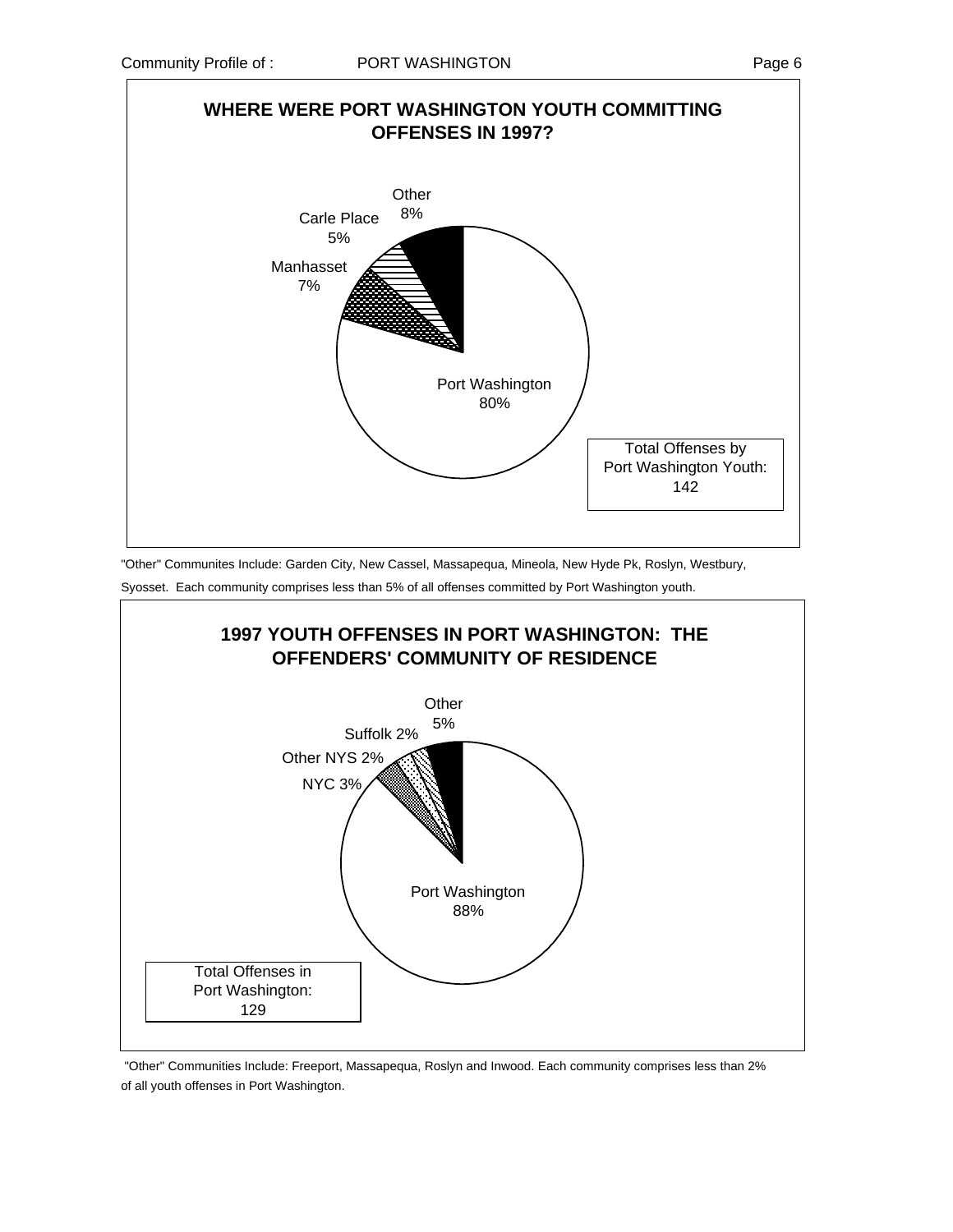|--|--|

|                        |                |                |                         |                |             |                |                         | 1991-97  |
|------------------------|----------------|----------------|-------------------------|----------------|-------------|----------------|-------------------------|----------|
|                        |                |                |                         |                |             |                |                         | Percent  |
| Age                    | 1991           | 1992           | 1993                    | 1994           | 1995        | 1996           | 1997                    | Change   |
| 10 Yr & Less           | $\overline{0}$ |                | $\overline{0}$          | $\Omega$       | 1           | 2              | 2                       |          |
| $\%$                   | 0.0%           | 33.3%          | 0.0%                    | 0.0%           | 3.6%        | 10.0%          | 9.5%                    |          |
| 11 to 12               | $\overline{1}$ | $\mathbf 0$    | $\overline{2}$          | $\overline{4}$ | $\mathbf 1$ | $\mathbf 1$    | $\overline{1}$          | 0.0%     |
| $\%$                   | 5.9%           | 0.0%           | 13.3%                   | 10.3%          | 3.6%        | 5.0%           | 4.8%                    |          |
| 13                     | 3              | $\overline{0}$ | $\overline{2}$          | $\overline{5}$ | 2           | $\overline{2}$ | 2                       | $-33.3%$ |
| $\%$                   | 17.6%          | 0.0%           | 13.3%                   | 12.8%          | 7.1%        | 10.0%          | 9.5%                    |          |
| 14                     | $\overline{4}$ | $\mathbf{1}$   | 6                       | 12             | 10          | $\overline{4}$ | $\overline{\mathbf{4}}$ | 0.0%     |
| $\frac{0}{0}$          | 23.5%          | 33.3%          | 40.0%                   | 30.8%          | 35.7%       | 20.0%          | 19.0%                   |          |
| 15                     | $\overline{9}$ | 1              | $\overline{\mathbf{4}}$ | $\overline{9}$ | 8           | $\overline{7}$ | $\overline{4}$          | $-55.6%$ |
| $\%$                   | 52.9%          | 33.3%          | 26.7%                   | 23.1%          | 28.6%       | 35.0%          | 19.0%                   |          |
| 16                     | $\Omega$       | $\Omega$       | $\mathbf{1}$            | $\overline{4}$ | 5           | $\overline{1}$ | 3                       |          |
| $\%$                   | 0.0%           | 0.0%           | 6.7%                    | 10.3%          | 17.9%       | 5.0%           | 14.3%                   |          |
| 17 <sub>1</sub>        | $\Omega$       | $\Omega$       | $\Omega$                | 3              | 1           | 1              | 3                       |          |
| $\%$                   | 0.0%           | 0.0%           | 0.0%                    | 7.7%           | 3.6%        | 5.0%           | 14.3%                   |          |
| 18                     | $\Omega$       | $\Omega$       | $\Omega$                | $\mathbf{0}$   | $\Omega$    | $\mathcal{P}$  | $\Omega$                |          |
| $\%$                   | 0.0%           | 0.0%           | 0.0%                    | 0.0%           | 0.0%        | 10.0%          | 0.0%                    |          |
| 19 to 20               | $\overline{0}$ | $\overline{0}$ | $\overline{0}$          | $\overline{2}$ | $\Omega$    | $\Omega$       | $\overline{2}$          |          |
| %                      | 0.0%           | 0.0%           | 0.0%                    | 5.1%           | 0.0%        | 0.0%           | 9.5%                    |          |
| <b>Port Washington</b> |                |                |                         |                |             |                |                         |          |
| <b>Total</b>           | 17             | 3              | 15                      | 39             | 28          | 20             | 21                      | 23.5%    |
| Rate Per 1,000         | 3.5            | 0.6            | 2.8                     | 7.0            | 5.0         | 3.5            | 3.6                     | 2.9%     |
| <b>Nassau County</b>   |                |                |                         |                |             |                |                         |          |
| Rate Per 1,000         | 5.19           | 6.63           | 8.98                    | 8.68           | 7.52        | 7.23           | 7.30                    | 40.5%    |

### **Resident Port Washington Runaway and Homeless Youth by Age Group**

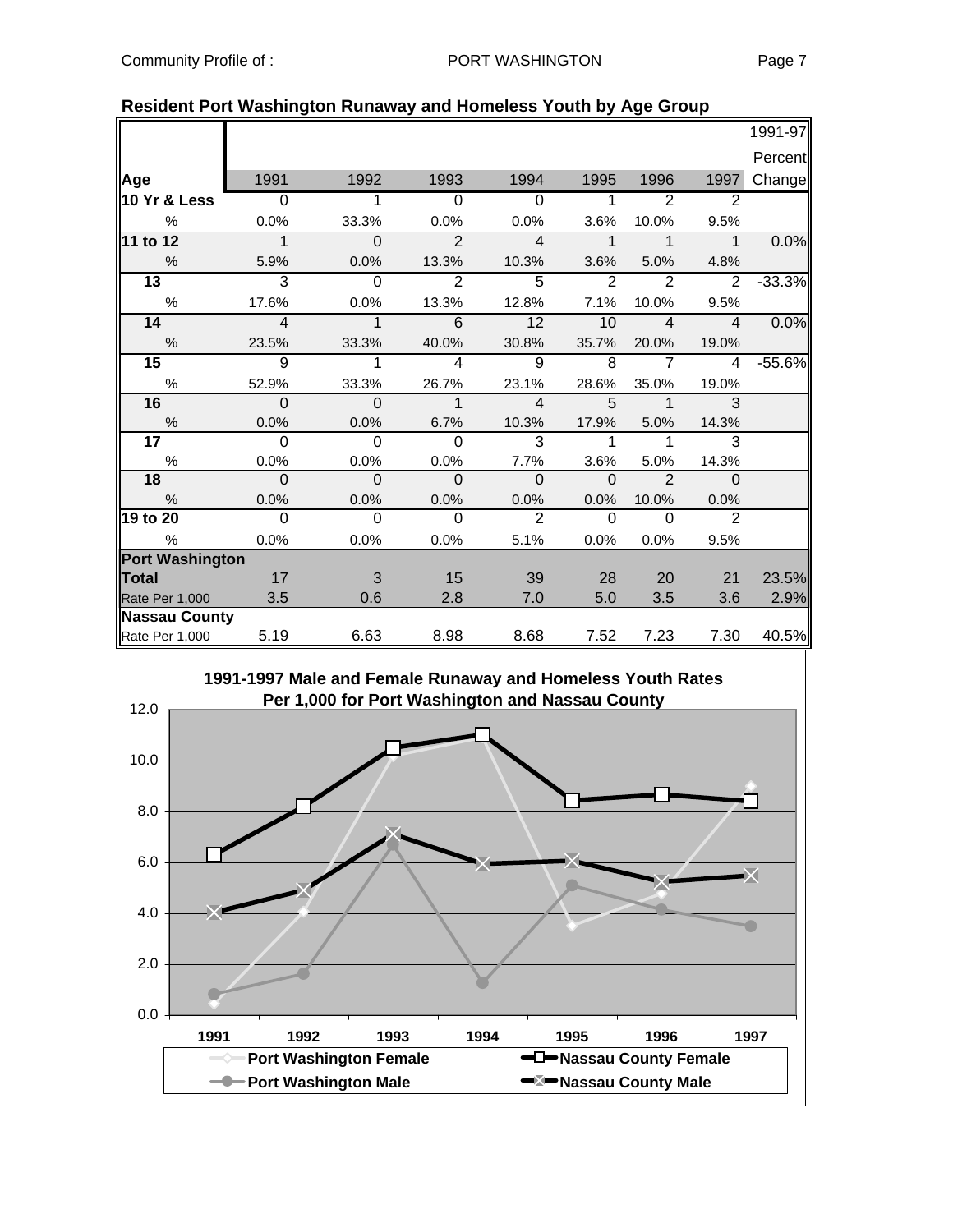#### Community Profile of : <br>
PORT WASHINGTON Page 8

### **PUBLIC SCHOOL ENROLLMENT IN PORT WASHINGTON UFSD**

|                   | European | African                                               |          | Asian    | Native   |                   |
|-------------------|----------|-------------------------------------------------------|----------|----------|----------|-------------------|
| Year              | American | American                                              | Latino   | American | American | Total             |
|                   |          |                                                       |          |          |          |                   |
| 1987              | 3,219    | 100                                                   | 341      | 292      | 0        | 3,952             |
| 1988              | 3,041    | 104                                                   | 307      | 344      | 6        | 3,802             |
| 1989              | 2,828    | 97                                                    | 357      | 398      | 0        | 3,680             |
| 1990              | 2,757    | 84                                                    | 409      | 378      | 0        | 3,628             |
| 1991              | 2,647    | 88                                                    | 427      | 414      | 0        | 3,576             |
| 1992              | 2,640    | 84                                                    | 436      | 505      | 0        | 3,665             |
| 1993              | 2,600    | 79                                                    | 536      | 461      | 0        | 3,676             |
| 1994              | 2,660    | 85                                                    | 551      | 501      | 7        | 3,804             |
| 1995              | 2,691    | 92                                                    | 563      | 466      | 3        | 3,815             |
| 1996              | 2,766    | 105                                                   | 567      | 469      | 1        | 3,908             |
| 1997              | 2,854    | 117                                                   | 577      | 492      | 1        | 4,041             |
| 1998              | 2,929    | 116                                                   | 559      | 502      | 4        | 4,110             |
| 1999              | 2,932    | 106                                                   | 565      | 522      | 1        | 4,126             |
|                   |          | Net Change in School Enrollment Between 1987 and 1999 |          |          |          |                   |
|                   |          | European                                              | African  |          | Asian    | Native            |
|                   | 987-99   | American                                              | American | Latino   | American | American<br>Total |
| Change in Number  |          | $-287$                                                | 6        | 224      | 230      | 174<br>1          |
| Change as Percent |          | $-9%$                                                 | 6%       | 66%      | 79%      | 4%                |

| Net Change in School Enrollment Between 1993 and 1999 |         |                                              |          |        |          |               |        |  |  |
|-------------------------------------------------------|---------|----------------------------------------------|----------|--------|----------|---------------|--------|--|--|
|                                                       |         | European                                     | African  |        | Asian    | <b>Native</b> |        |  |  |
|                                                       | 1993-99 | American                                     | American | Latino | American | American      | Totall |  |  |
| Change in Number                                      |         | 332                                          | 27       | 29     | 61       |               | 450    |  |  |
|                                                       |         | Change as Percent<br>13%<br>34%<br>13%<br>5% |          |        |          |               |        |  |  |



\* The 1993-99 change for Native Americans has been excluded from this chart because there were fewer than 7 enrolled. This policy is meant to avoid distorted percent comparisons among groups.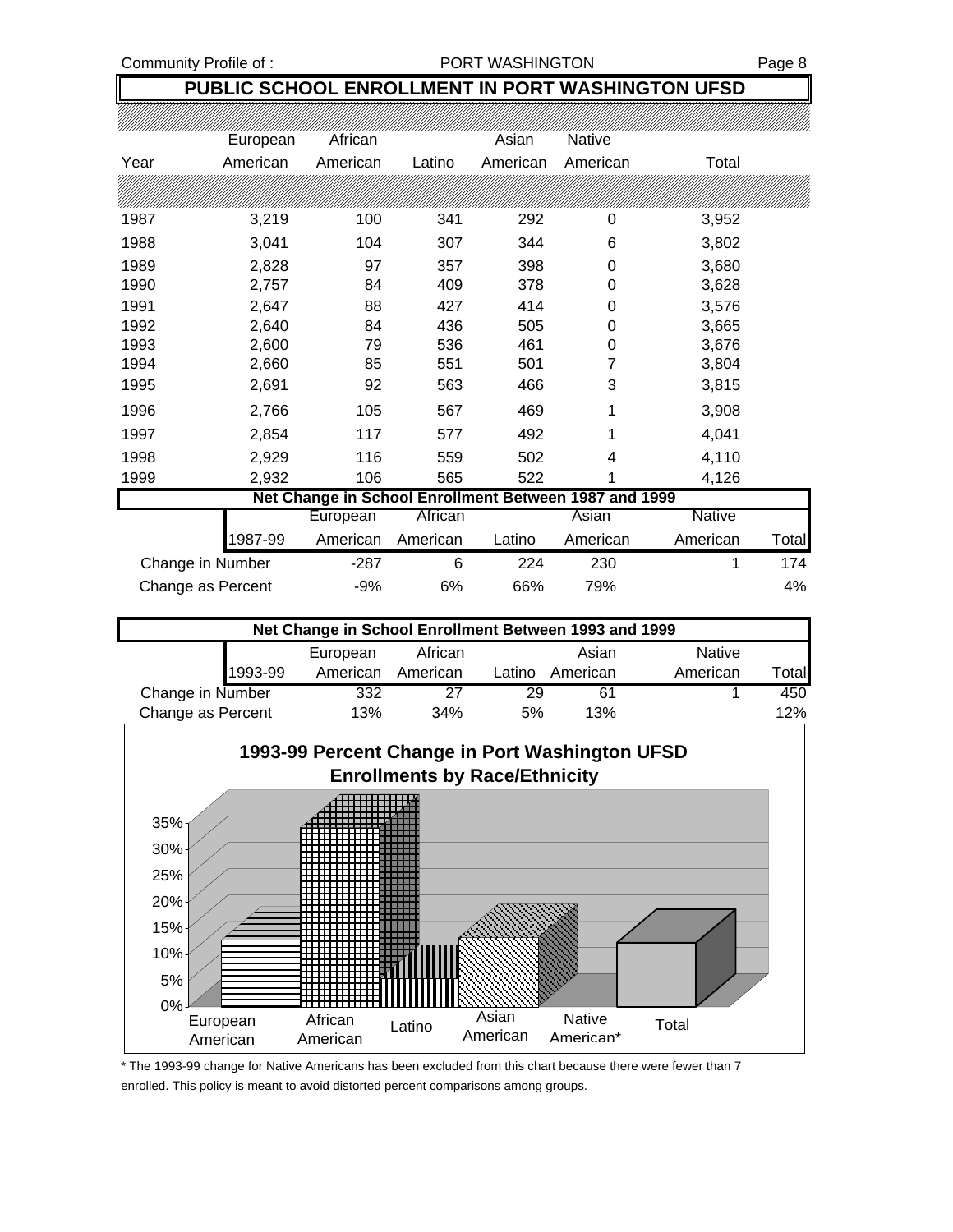#### Community Profile of : The Solution PORT WASHINGTON The State of the Page 9

#### PORT WASHINGTON

## **REPORTED LIMITED ENGLISH PROFICIENT ENGLISH LANGUAGE LEARNERS (LEP/ELLs) IN PORT WASHINGTON UFSD\***

|                                                                             | Reported Number and Percent of LEP/ELL Students in |                                                              |               |                         |         |                         |  |  |  |
|-----------------------------------------------------------------------------|----------------------------------------------------|--------------------------------------------------------------|---------------|-------------------------|---------|-------------------------|--|--|--|
|                                                                             |                                                    | Port Washington UFSD, North Hempstead Town and Nassau County |               |                         |         |                         |  |  |  |
| <b>Port Washington UFSD</b><br>Town of N. Hempstead<br><b>Nassau County</b> |                                                    |                                                              |               |                         |         |                         |  |  |  |
| Year                                                                        | <b>Number</b>                                      | <b>Percent of</b>                                            | <b>Number</b> | Percent of              |         | Number Percent of       |  |  |  |
|                                                                             |                                                    | <b>Total Enrollment</b>                                      |               | <b>Total Enrollment</b> |         | <b>Total Enrollment</b> |  |  |  |
| 1992                                                                        | 407                                                | 11.1%                                                        | 1,628         | 6.2%                    | 6,044   | 3.5%                    |  |  |  |
| 1993                                                                        | 449                                                | 12.2%                                                        | 1,771         | 6.7%                    | 6,963   | 4.0%                    |  |  |  |
| 1994                                                                        | 458                                                | 12.0%                                                        | 1,822         | $6.7\%$                 | 7,492   | 4.2%                    |  |  |  |
| 1995                                                                        | 378                                                | 9.9%                                                         | 1,714         | 6.2%                    | 7,823   | 4.3%                    |  |  |  |
| 1996                                                                        | 370                                                | 9.5%                                                         | 1,941         | $7.0\%$                 | 8,276   | 4.5%                    |  |  |  |
| 1997                                                                        | 424                                                | 10.5%                                                        | 2,013         | 7.1%                    | 9,219   | 4.9%                    |  |  |  |
| 1998                                                                        | 335                                                | 8.2%                                                         | 1,848         | 6.4%                    | 9,353   | 4.8%                    |  |  |  |
| 1999                                                                        | 382                                                | 9.3%                                                         | 2,115         | 7.3%                    | 10,077  | 5.1%                    |  |  |  |
| 1999 Total                                                                  |                                                    |                                                              |               |                         |         |                         |  |  |  |
| Enrollment                                                                  | 4,126                                              |                                                              | 29,000        |                         | 195,804 |                         |  |  |  |
| 1992 - 1999                                                                 | $-6.1%$                                            |                                                              | 29.9%         |                         | 66.7%   |                         |  |  |  |
| ∥% Change                                                                   |                                                    |                                                              |               |                         |         |                         |  |  |  |

\* In the 1998-1999 school year, there were 77 different languages spoken by students enrolled

in Nassau County public schools.



\*\* The annual number of reported LEP/ELLs enrollment is based upon the number of Limited English Proficient English Language Learners in the local district as reported on the State Education Department/ The University of the State of New York, Commissioners Regulations Part 154 Application.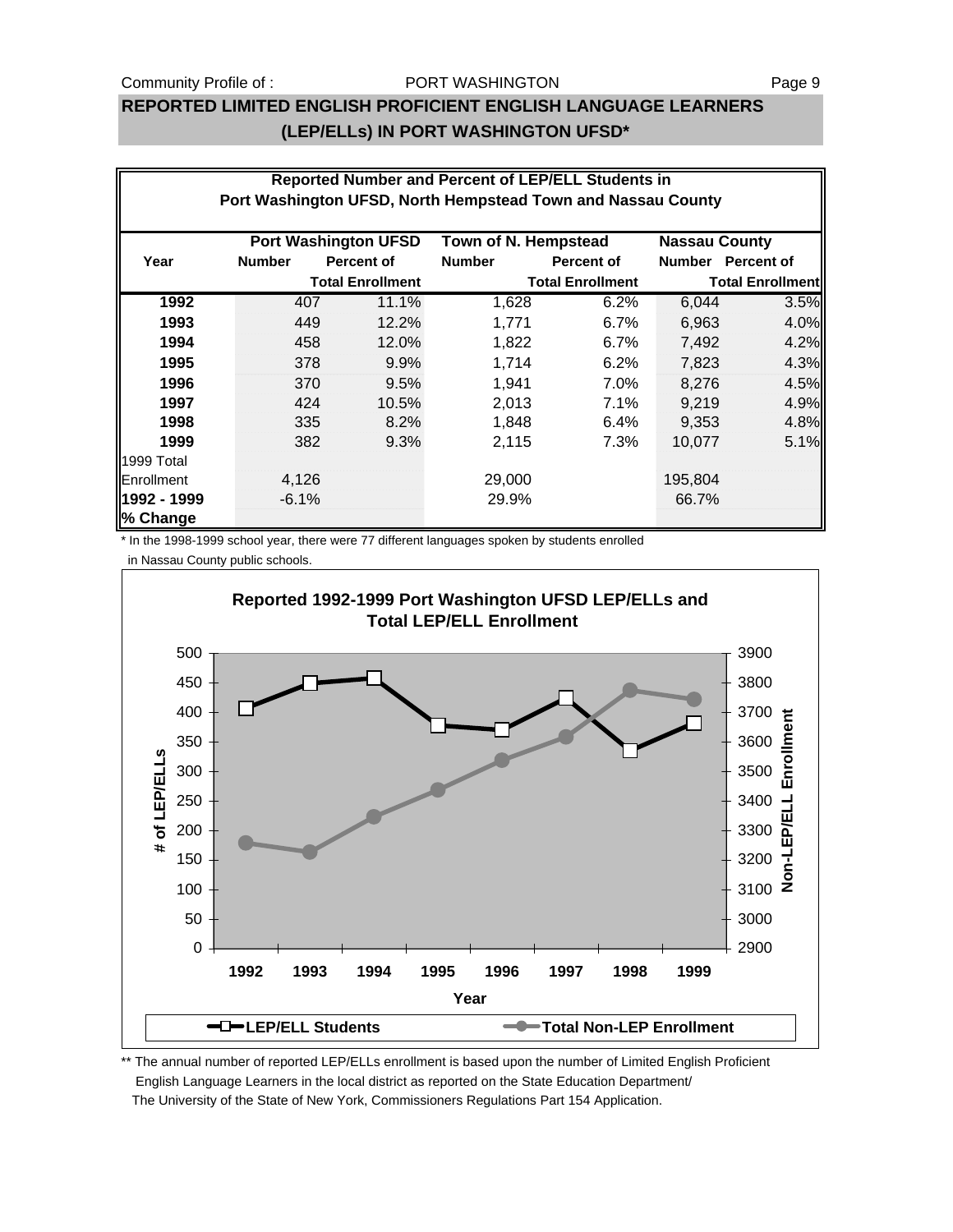Community Profile of : PORT WASHINGTON Page 10

**Dropouts in Port Washington UFSD, North Hempstead Town, & Nassau County**

|      |            |            |          |          | DROPOUT NUMBERS & PERCENTS OF HIGH SCHOOL ENROLLMENT* |          |
|------|------------|------------|----------|----------|-------------------------------------------------------|----------|
| Year | District-# | District-% | Town-#** | Town-%** | County-#                                              | County-% |
|      |            |            |          |          |                                                       |          |
| 1987 | 10         | 0.6        | 62       | 0.6      | 1284                                                  | 2.0      |
| 1988 | 15         | 1.0        | 90       | 0.9      | 1177                                                  | 2.0      |
| 1989 | 11         | 0.8        | 65       | 0.7      | 932                                                   | 1.7      |
| 1990 | 7          | 0.6        | 63       | 0.7      | 759                                                   | 1.4      |
| 1991 | 13         | 1.1        | 84       | 0.9      | 613                                                   | 1.2      |
| 1992 | 5          | 0.4        | 71       | 0.8      | 654                                                   | 1.2      |
| 1993 | 4          | 0.1        | 56       | 0.6      | 630                                                   | 1.2      |
| 1994 | 21         | 1.7        | 85       | 0.9      | 724                                                   | 1.4      |
| 1995 | 9          | 0.8        | 55       | 0.6      | 531                                                   | 1.0      |
| 1996 | 5          | 0.4        | 42       | 0.4      | 477                                                   | 0.9      |
| 1997 | 3          | 0.2        | 41       | 0.4      | 479                                                   | 0.9      |
| 1998 | 8          | 0.7        | 43       | 0.4      | 489                                                   | 0.9      |

\*Dropout Rate = Dropouts divided by 9-12 grade enrollment including ungraded secondary enrollment. A dropout is defined as any pupil who left school prior to graduation & did not enter another school or program leading to a GED.



\*\*Town data based on a weighted average of communities which are fully or partially located within town boundaries.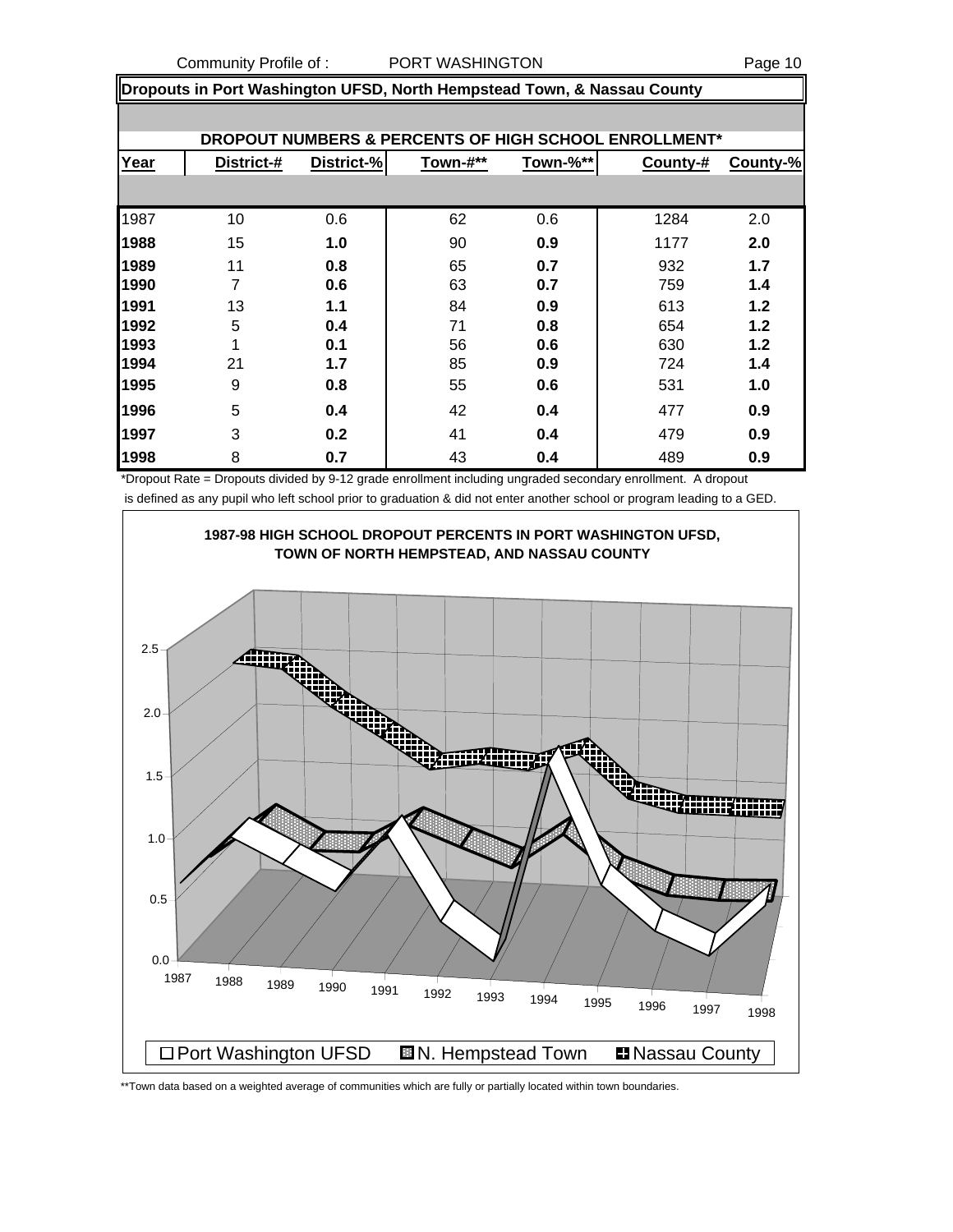|                         |                        |           | Nassau County and New York State*        |           |                       |           |
|-------------------------|------------------------|-----------|------------------------------------------|-----------|-----------------------|-----------|
|                         | <b>Port Washington</b> |           | <b>Nassau County</b>                     |           | <b>New York State</b> |           |
|                         |                        | Fertility |                                          | Fertility |                       | Fertility |
| Year                    | Births**               | Rate      | <b>Births</b>                            | Rate      | <b>Births</b>         | Rate      |
| 1982                    | 300                    | 40.6      | 14,342                                   | 49.0      | 246,889               | 59.6      |
| 1983                    | 307                    | 42.4      | 14,541                                   | 49.8      | 248,222               | 59.6      |
| 1984                    | 307                    | 43.1      | 14,758                                   | 50.6      | 250,436               | 59.9      |
| 1985                    | 307                    | 44.0      | 15,247                                   | 52.3      | 258,826               | 61.6      |
| 1986                    | 304                    | 44.4      | 15,567                                   | 53.5      | 263,045               | 62.3      |
| 1987                    | 314                    | 46.9      | 16,504                                   | 56.8      | 271,355               | 64.0      |
| 1988                    | 324                    | 49.3      | 17,072                                   | 58.8      | 279,976               | 65.8      |
| 1989                    | 350                    | 54.5      | 17,700                                   | 61.1      | 290,528               | 67.9      |
| 1990                    | 350                    | 55.7      | 18,180                                   | 62.8      | 297,468               | 69.3      |
| 1991                    | 350                    | 56.8      | 17,864                                   | 62.2      | 292,523               | 68.1      |
| 1992                    | 368                    | 60.3      | 18,065                                   | 63.3      | 287,531               | 67.2      |
| 1993                    | 363                    | 60.2      | 17,931                                   | 63.2      | 282,377               | 66.3      |
| 1994                    | 381                    | 64.2      | 17,903                                   | 64.6      | 277,945               | 65.6      |
| 1995                    | 386                    | 66.2      | 18,084                                   | 66.0      | 271,042               | 64.3      |
| 1996                    | 396                    | 68.6      | 17,722                                   | 63.8      | 263,611               | 63.0      |
| 1997                    | 390                    | 68.6      | 17,100                                   | 62.0      | 256,976               | 61.8      |
|                         |                        |           | 1982 - 1997 Port Washington Total Births |           |                       |           |
| 450                     |                        |           |                                          |           |                       |           |
| 400                     |                        |           |                                          |           |                       | L[X]      |
| 350                     |                        |           |                                          |           |                       |           |
| 300<br>250              |                        |           |                                          |           |                       |           |
| Number of Births<br>200 |                        |           |                                          |           |                       |           |

# 1982-97 Total Births and Fertility Rates For Port Washington 11050

\* Fertility rate based on live births per 1,000 female population 15-44. Data for 1990-97 reflect zip code boundaries. Data for prior years reflect the local community as comprised by census tracts. \*\* The number of births in the Port Washington area is a three year "running" average for all years. Source: Nassau County & New York State Departments of Health.

1982 1983 1984 1985 1986 1987 1988 1989 1990 1991 1992 1993 1994 1995 1996 1997 **Year**

0

50

100

150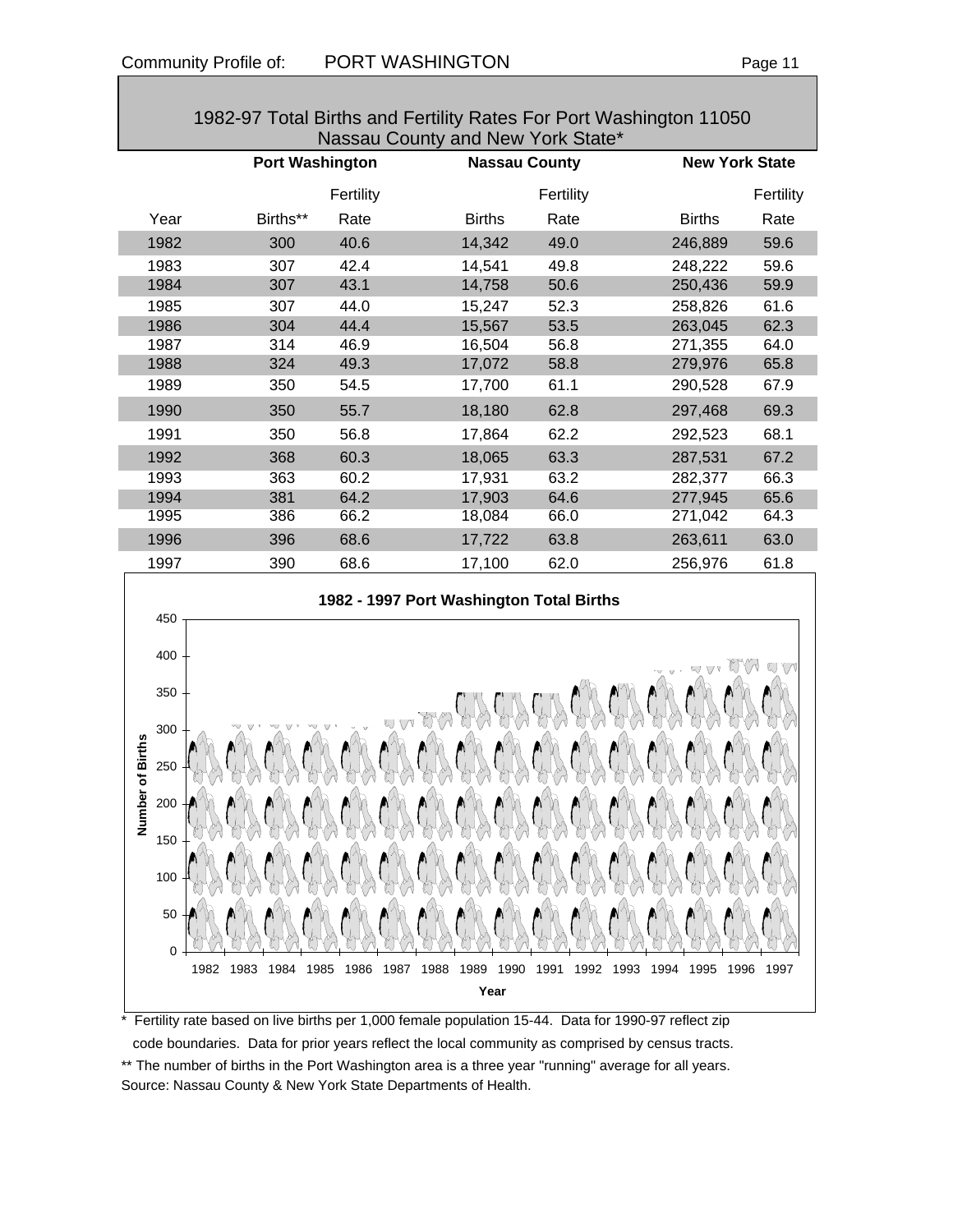|      | For Port Washington 11050*, Nassau County and New York State** |                   |                      |                   |               |                       |  |  |  |
|------|----------------------------------------------------------------|-------------------|----------------------|-------------------|---------------|-----------------------|--|--|--|
|      | <b>Port Washington</b>                                         |                   | <b>Nassau County</b> |                   |               | <b>New York State</b> |  |  |  |
| Year | Teen<br><b>Births</b>                                          | Fertility<br>Rate | <b>Births</b>        | Fertility<br>Rate | <b>Births</b> | Fertility<br>Rate     |  |  |  |
| 1984 | 8                                                              | 9.9               | 668                  | 12.2              | 25,658        | 35.7                  |  |  |  |
| 1985 | 8                                                              | 10.0              | 711                  | 13.4              | 25,470        | 36.4                  |  |  |  |
| 1986 | 10                                                             | 12.6              | 685                  | 13.4              | 25,134        | 37.0                  |  |  |  |
| 1987 | 10                                                             | 11.9              | 677                  | 13.8              | 25,080        | 38.0                  |  |  |  |
| 1988 | 9                                                              | 10.8              | 663                  | 14.1              | 25,861        | 40.3                  |  |  |  |
| 1989 | 7                                                              | 8.8               | 679                  | 15.0              | 26,593        | 42.7                  |  |  |  |
| 1990 | 7                                                              | 8.9               | 674                  | 15.6              | 26,553        | 44.0                  |  |  |  |
| 1991 | 6                                                              | 7.7               | 672                  | 16.0              | 26,216        | 44.1                  |  |  |  |
| 1992 | 7                                                              | 8.1               | 629                  | 15.1              | 25,330        | 43.4                  |  |  |  |
| 1993 | 9                                                              | 10.2              | 700                  | 18.4              | 25,515        | 44.3                  |  |  |  |
| 1994 | 10                                                             | 13.2              | 682                  | 18.2              | 25,852        | 45.3                  |  |  |  |
| 1995 | 12                                                             | 15.0              | 668                  | 18.0              | 24,805        | 43.6                  |  |  |  |
| 1996 | 11                                                             | 13.6              | 637                  | 15.8              | 23,864        | 41.8                  |  |  |  |
| 1997 | 11                                                             | 13.4              | 561                  | 13.9              | 22,185        | 38.5                  |  |  |  |

1984-97 Births To Teen Mothers and Fertility Rates



#### \* The number of birth to teen mothers in the Port Washington area is a three year "running" average for all years.

\*\* Fertility rate based on live births per 1,000 female population 15-19. Data for 1990-97 reflect zip code boundaries. Data for prior years reflect the local community as comprised by census tracts. Source: Nassau County & New York State Departments of Health.